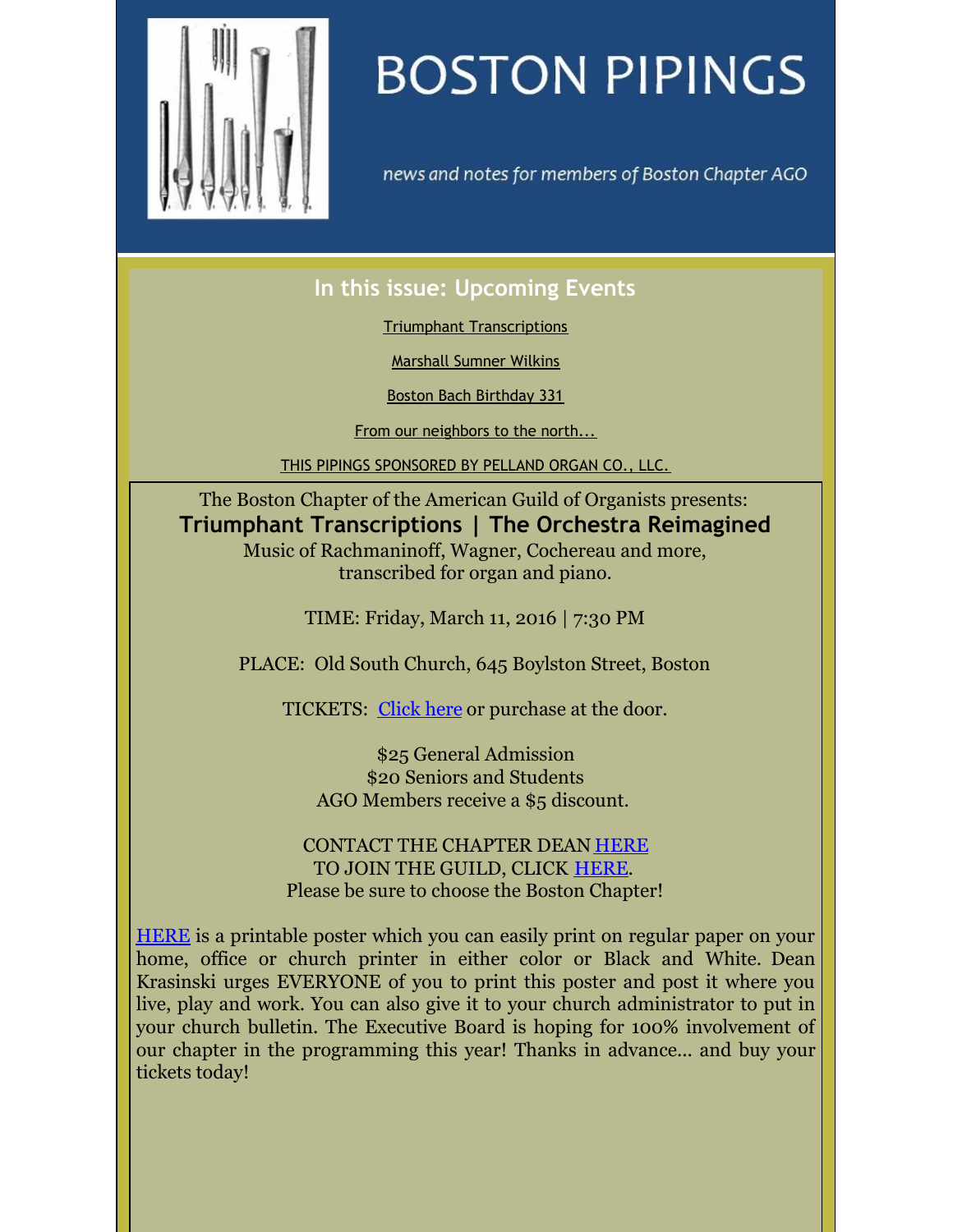# TRIUMPHANT **TRANSCRIPTIONS**

THE ORCHESTRA REIMAGINED FRIDAY, MARCH 11, 2016 | 7:30 PM OLD SOUTH CHURCH ~ 645 BOYLSTON STREET ~ BOSTON



Peter Richard Conte, Grand Court Organist of Philadelphia's Wanamaker Department Store, and Jeremy Filsell, Artist-in-Residence at Washington National Cathedral, join forces to bring new life to orchestral favorites including Rachmaninoff's beloved Piano Concerto Number 1 in F# minor.

ANDREW ENNIS

WWW.BOSTONAGO.ORG

The concert also includes Conte's dazzling transcription of music from Richard Wagner's "Die Walküre" and Filsell's transcription of a Symphony improvised at Boston's Symphony Hall in 1956 by Pierre Cochereau, celebrated organist of Notre Dame Cathedral.

> This concert is sponsored by the Boston Chapter of the American Guild of Organists.

### PROGRAM

WAGNER | Wotan's Farewell and Magic Fire Music from Die Walküre

COCHEREAU | "Symphonie Improvisée" (Transcription of an Improvisation originally recorded in 1956 at Symphony Hall, Boston)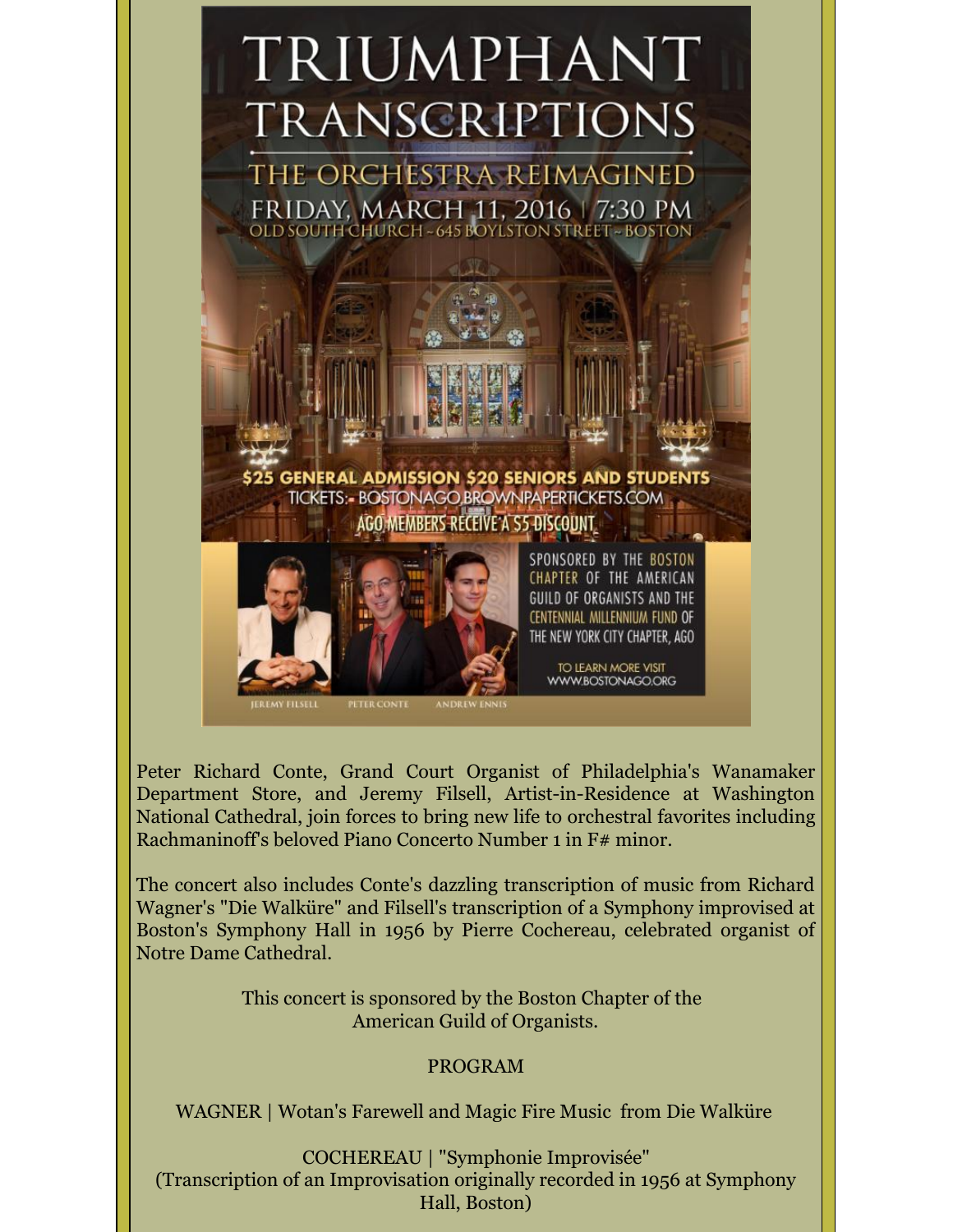#### *Intermission*

SAINT-SAËNS | "My Heart at Thy Sweet Voice" from Samson and Delilah Andrew Ennis, flugelhorn

> PUCCINI | "Nessun Dorma" from Turandot Andrew Ennis, flugelhorn

RACHMANINOFF | Piano Concerto Op. 1 No. 1 in F# minor Partial funding was provided by the Centennial Millennium Fund of the New York City Chapter AGO.

## **Marshall Sumner Wilkins**

Marshall Sumner Wilkins, born on June 10, 1925 and of Sharon, the son of Sarah Flint Wilkins and Arthur Hamilton Wilkins, passed away suddenly and peacefully on February 2, 2016 surrounded by his loving family. In April 1961, Marshall married the love of his life, Beverly M. (Fulton) Wilkins. In addition to his wife, Marshall was the loving father to his daughters, Lesley Arlene Wilkins and Hilary Snow Tyson and her husband, Brett, all of Weymouth. He was also the devoted grandfather (known as Papa) to Alexandra Maeve Wilkins and Jake Christopher Tyson. He also leaves behind his beloved companion cat, Philomena. Born and raised in Milton, he was a graduate of Thayer Academy and Harvard University. Marshall served in the U.S.



Army and was a Veteran of World War II. Marshall was the owner and President of Bay State Mailing and Dooley Press in Stoughton, formerly in Boston, for the past 65 years. An accomplished musician who studied with Dr. Snow at Trinity Church and had his first appointment of a music director at age 15 in Milton. He served several churches but spent the majority of his career as a music director and organist at Central Congregational Church in Newton where he developed a choir that brought him great joy. Marshall was also a past Dean of the Boston Chapter of the American

Guild of Organists. Marshall was an active member of Trinity Church of Boston, the Harvard Club of Boston, St. John's Lodge of Boston, the American Guild of Organists and a lifelong friend of the Boston Symphony Orchestra. He and his wife enjoyed traveling extensively visiting over 60 countries. His favorite places to travel were Russia and Eastern Europe. He enjoyed family vacations to Maine, where his wife grew up and learned to love the ocean. He also loved cruising to Bermuda with family. His greatest joys were spending time with his family and summers at his cottage at Stetson Pond on Blueberry Lane in Bryantville.

Marshall's happiest days were raising the flag at his cottage, going out on the boat with Brett, Hilary and Lesley and watching Alexandra and Jake having fun at the lake. Marshall lived his life to the fullest, showing spirited curiosity, and will be remembered for his forgiving and compassionate heart.

Marshall's family would like to extend sincere gratitude to Dr. Kross and Dr. Koza for their quality, compassionate care and to Reverend Jim Robinson for his spiritual and emotional support of our family during this difficult time.

At the family's request, there are no calling hours. A celebration of Marshall's life will be held at Trinity Church in Boston in May 2016. In lieu of flowers, donations in Marshall's memory may be made to the Unitarian Church of Sharon, c/o the Marshall